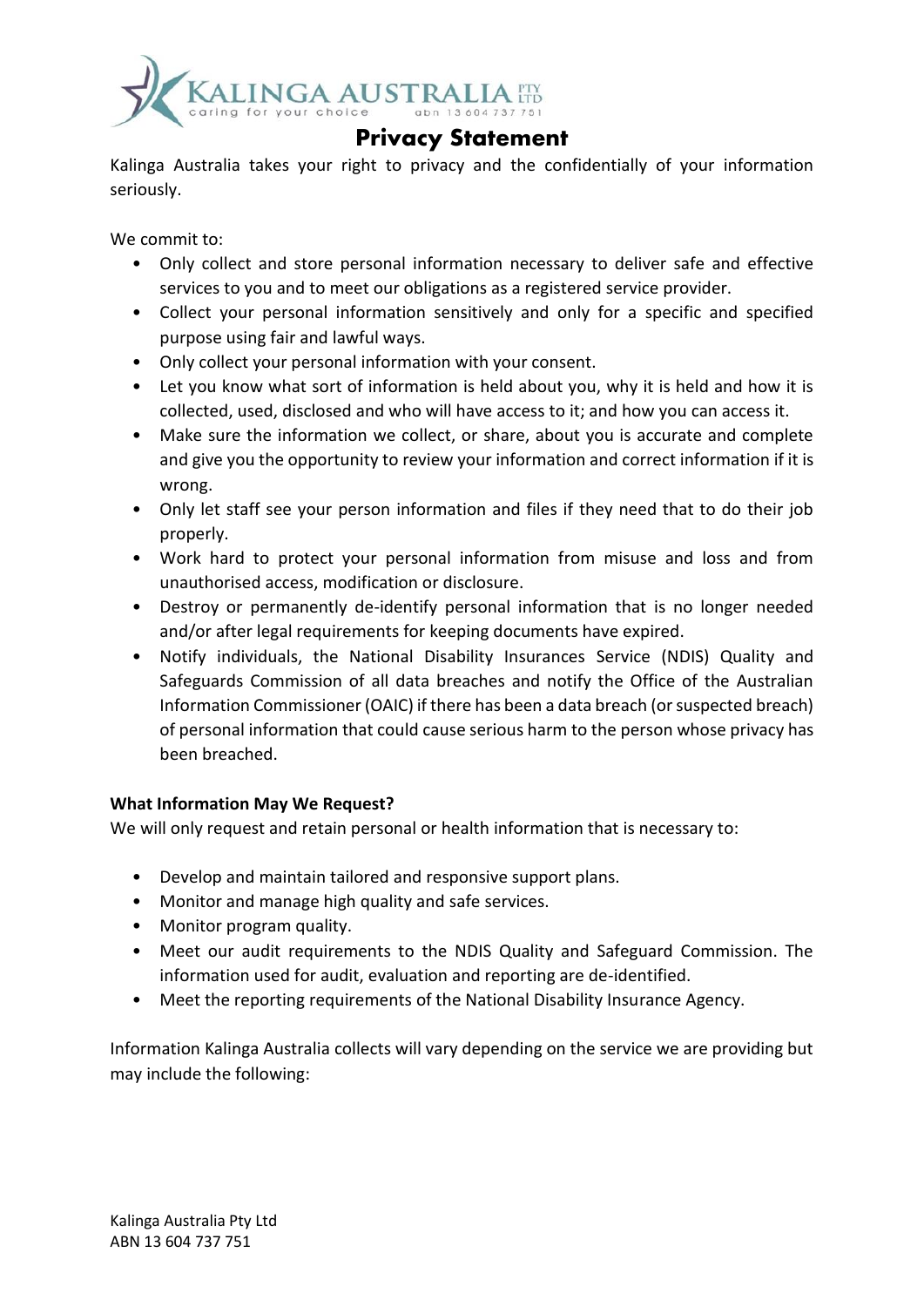

#### **Participant Intake Form:**

- Residency arrangements
- Contact details
- Nominee or guardian details
- Disability and medical conditions
- Health care providers

## **Initial Assessment Form:**

- NDIS number
- Income source
- Supports and or services desired
- Participant goals
- Impacts and supports related to disability and or health challenges
- Social and Community Participation key contacts and summary of engagement
- Living arrangements
- Hobbies/ interests
- Self-assessed independence level against Daily Living Skills
- Transport modes used
- Medications
- Employment and / or vocational history and aspirations
- Emotional Wellbeing

### **Your Responsibilities**

You are responsible for:

- Providing us with accurate information about your needs and circumstances.
- Completing all consent forms and returning them to us in a timely way.
- Respecting the privacy of other people's personal information.
- Being sensitive and respectful to other people who do not want to be photographed or videoed or who are in photographs and videos you hold.

### **Access to Your Information**

- You have the right see the information Kalinga Australia holds about you without providing a reason for requesting access.
- You are able to make corrections to the information if you consider it is not accurate, not complete or not up to date.
- You can make the request in writing or verbally:
- Written and emailed requests should be addressed the Managing Director.
- Requests made verbally to other Kalinga Australia staff will be recorded via email back to you to confirm the details of the request and then forwarded by the receiving staff member to the Managing Director.
- Please let us know if you need assistance to access to your information.
- We will respond to your request within two working days.

Kalinga Australia Pty Ltd ABN 13 604 737 751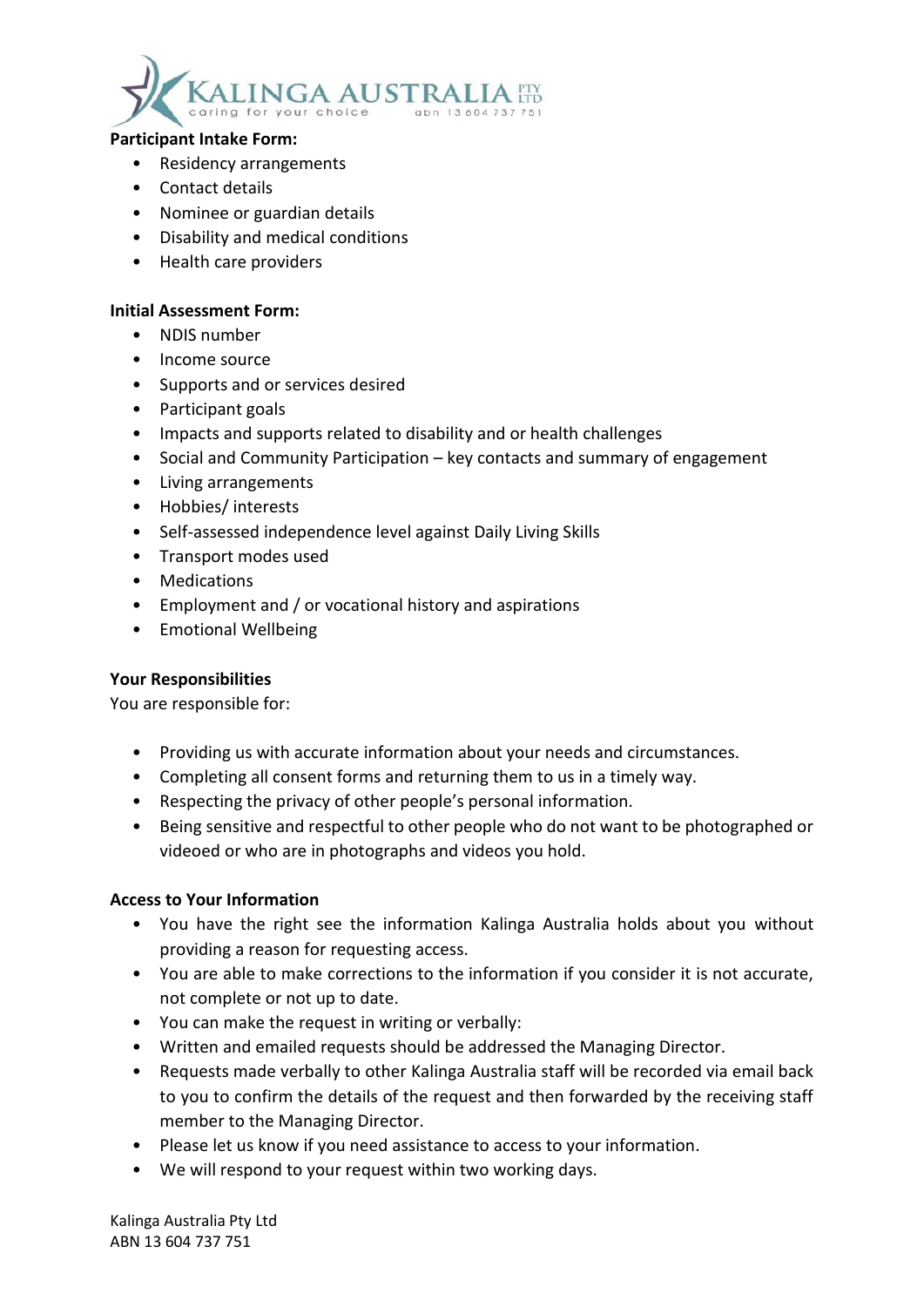

- Within 45 days from receiving your request, we will:
- Provide you access or your information.
- Correct your information or let you know why we can't change the information as you have requested.
- If there is a delay, we will let you know why and what we are doing to respond to your request.

If we cannot provide you with access to the information you have requested, we will tell you why.

## **Exceptions**

Situations which may result in access to information being denied, in part or in total, are set out in the Information Privacy Act 2014 (ACT), and include:

- The request is frivolous or vexatious.
- Providing access would have an unreasonable impact on the privacy of other individuals.
- Providing access would pose a serious threat to the life or health of any person.
- Kalinga Australia is involved in the detection, investigation or remedying of serious improper conduct and providing access would prejudice that.

## **Disclosure of Participant Information to a Third Party**

Your personal and health information will only be disclosed to a third party:

- For medical treatment or in an emergency.
- To outside agencies with your consent
- With written consent from another person with lawful authority such as parent of guardian.
- When required by Commonwealth law or to fulfil legislative obligations such as mandatory reporting.

## **Safe Storage of Confidential Information**

Kalinga Australia provides adequate and appropriate secure storage of personal information collected by staff:

- Participant files are kept in a secure filing cabinet and in a private room at the
- Kalinga Australia office which is kept locked outside of operational hours.
- Electronic records are stored safely and secured with a password for access.

The ways we protect your information and privacy are outlined in the Kalinga Australia's policies and procedures related to:

- Information and Record Keeping
- Participant Records
- Personal Privacy, Dignity and Confidentiality.

You are able to request access to these policies at any time.

Kalinga Australia Pty Ltd ABN 13 604 737 751